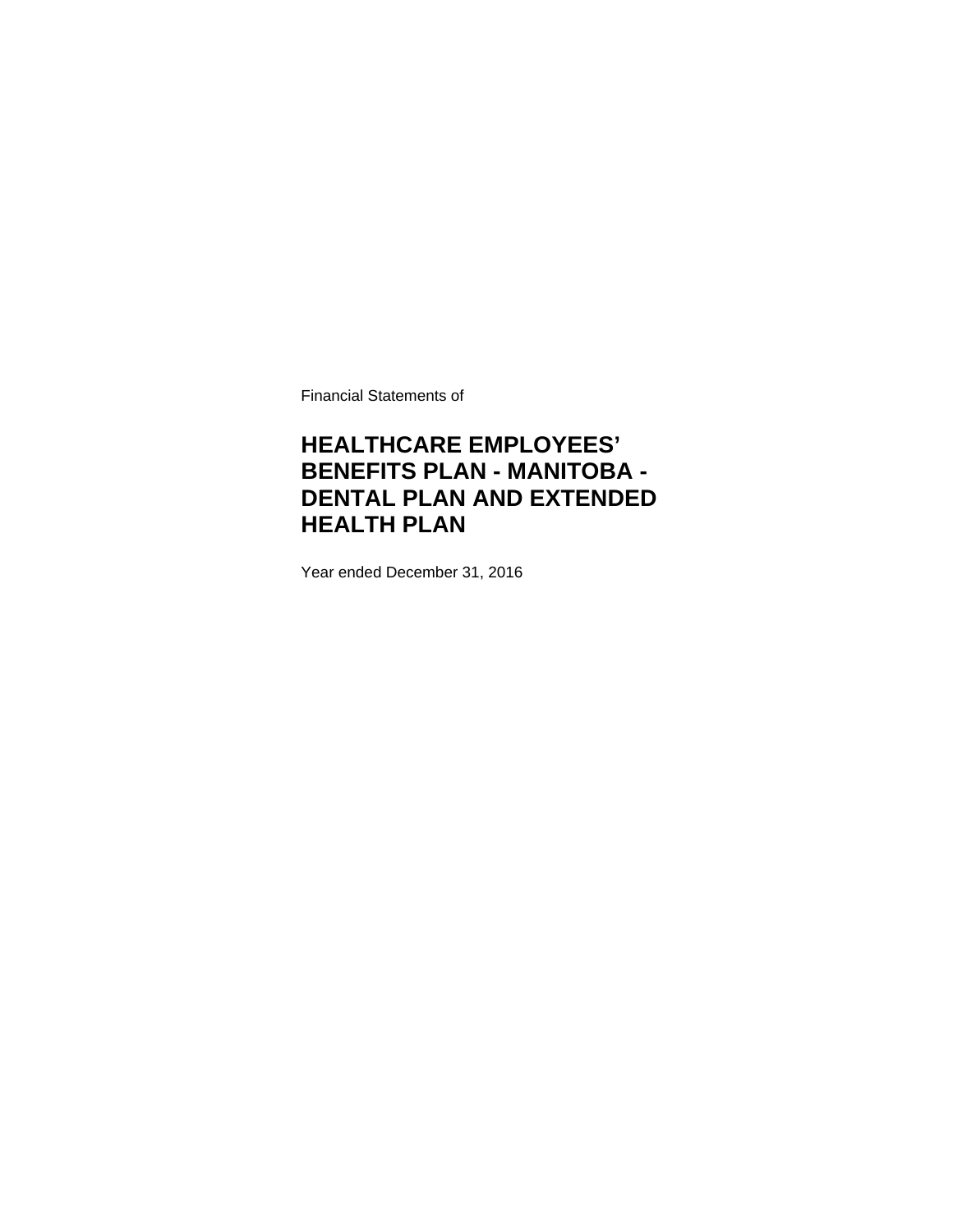

**KPMG LLP** Suite 2000 - One Lombard Place Winnipeg MB R3B 0X3 Canada

 Telephone (204) 957-1770 Fax (204) 957-0808 Internet www.kpmg.ca

# **INDEPENDENT AUDITORS' REPORT**

Extended Health Plan To the Board of Trustees of Healthcare Employees' Benefits Plan - Manitoba - Dental Plan and

We have audited the accompanying financial statements of Healthcare Employees' Benefits Plan -Manitoba - Dental Plan and Extended Health Plan, which comprise the statement of financial position as at December 31, 2016, the statement of changes in net assets available for benefits for the year then ended, and notes, comprising a summary of significant accounting policies and other explanatory information.

## *Management's Responsibility for the Financial Statements*

Management is responsible for the preparation and fair presentation of these financial statements in accordance with Canadian accounting standards for pension plans, and for such internal control as management determines is necessary to enable the preparation of financial statements that are free from material misstatement, whether due to fraud or error.

#### *Auditors' Responsibility*

Our responsibility is to express an opinion on these financial statements based on our audit. We conducted our audit in accordance with Canadian generally accepted auditing standards. Those standards require that we comply with ethical requirements and plan and perform the audit to obtain reasonable assurance about whether the financial statements are free of material misstatement.

An audit involves performing procedures to obtain audit evidence about the amounts and disclosures in the financial statements. The procedures selected depend on our judgment, including the assessment of the risks of material misstatement of the financial statements, whether due to fraud or error. In making those risk assessments, we consider internal control relevant to the entity's preparation and fair presentation of the financial statements in order to design audit procedures that are appropriate in the circumstances, but not for the purpose of expressing an opinion on the effectiveness of the entity's internal control. An audit also includes evaluating the appropriateness of accounting policies used and the reasonableness of accounting estimates made by management, as well as evaluating the overall presentation of the financial statements.

We believe that the audit evidence we have obtained is sufficient and appropriate to provide a basis for our audit opinion.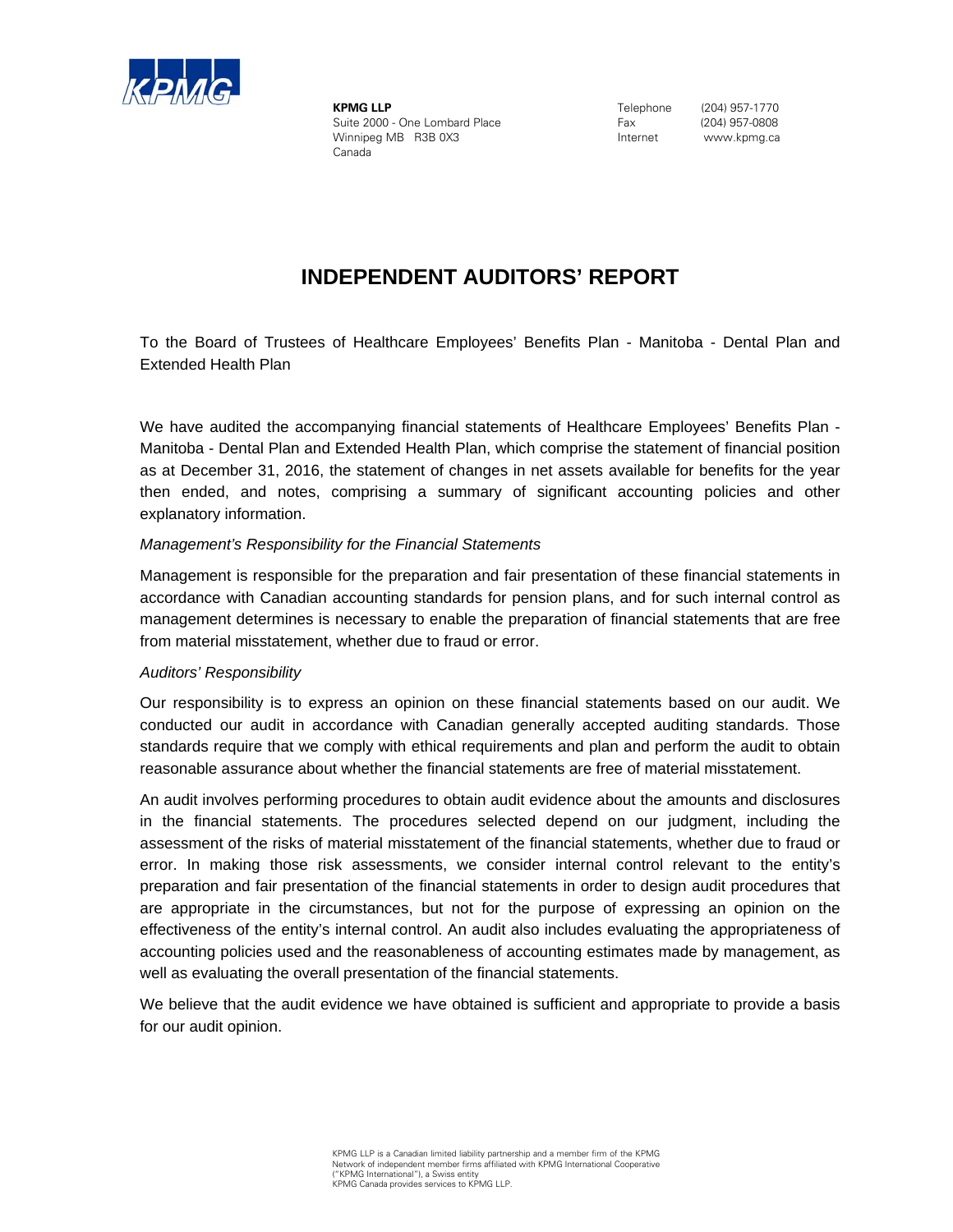

## *Opinion*

In our opinion, the financial statements present fairly, in all material respects, the financial position of Healthcare Employees' Benefits Plan - Manitoba - Dental Plan and Extended Health Plan as at December 31, 2016, and its changes in net assets available for benefits for the year then ended in accordance with Canadian accounting standards for pension plans.

 $KPMG$  12P

Chartered Professional Accountants

June 27, 2017 Winnipeg, Canada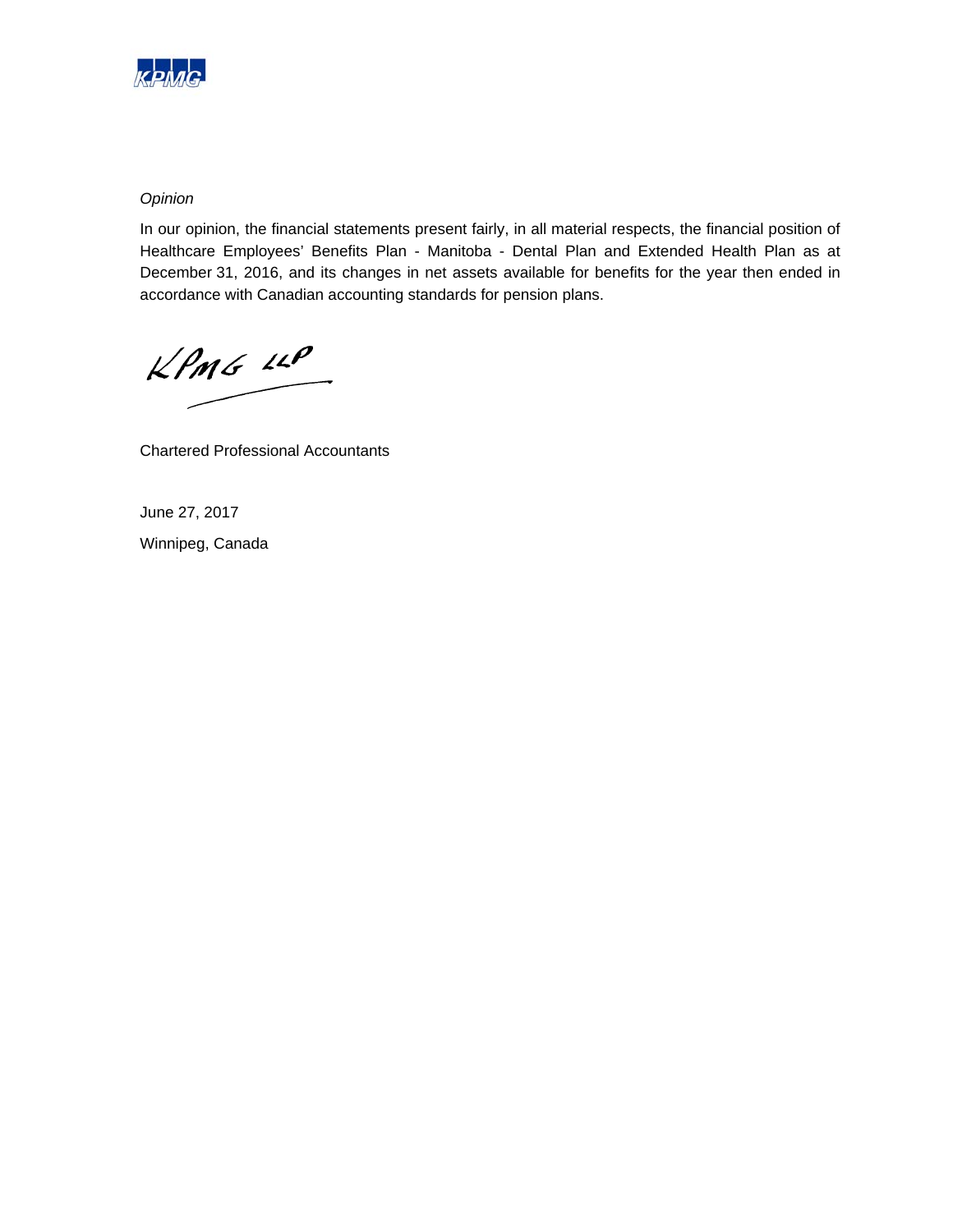Statement of Financial Position

December 31, 2016, with comparative information for 2015

|                                                                                      | 2016                              | 2015                              |
|--------------------------------------------------------------------------------------|-----------------------------------|-----------------------------------|
| <b>Assets</b>                                                                        |                                   |                                   |
| Cash                                                                                 | \$19,658,704                      | 2,888,284<br>\$                   |
| Premiums receivable                                                                  | 2,226,123                         | 2,119,397                         |
| Receivable from Manitoba Blue Cross                                                  | 570,540                           | 443,004                           |
| Prepaid expenses                                                                     | 8,868                             | 9,281                             |
| Due from Manitoba Blue Cross (note 3):<br>Dental Plan<br><b>Extended Health Plan</b> | 2,479,701<br>4,694,294            | 3,189,696<br>22,433,383           |
| <b>Total assets</b>                                                                  | \$29,638,230                      | \$31,083,045                      |
| Liabilities                                                                          |                                   |                                   |
| Claims payable and accrued liabilities                                               | 4,876,795<br>\$                   | 4,938,500<br>\$                   |
| Government remittances payable                                                       | 15,655                            | 12,559                            |
| Due to Healthcare Employees' Pension Plan - Manitoba (note 10)                       | 125,625                           | 115,473                           |
| Obligations for IBNR (note 4):<br>Dental Plan<br><b>Extended Health Plan</b>         | 502,867<br>2,674,400<br>3,177,267 | 474,429<br>2,511,064<br>2,985,493 |
| <b>Total liabilities</b>                                                             | 8,195,342                         | 8,052,025                         |
| Commitment (note 11)                                                                 |                                   |                                   |
| Net assets available for benefits (note 5)                                           | \$21,442,888                      | \$23,031,020                      |

See accompanying notes to financial statements.

Approved by the Trustees:

gonzal<br>mitures

\_\_\_\_\_\_\_\_\_\_\_\_\_\_\_\_\_\_\_\_\_\_\_\_\_\_\_\_\_ Vice-Chair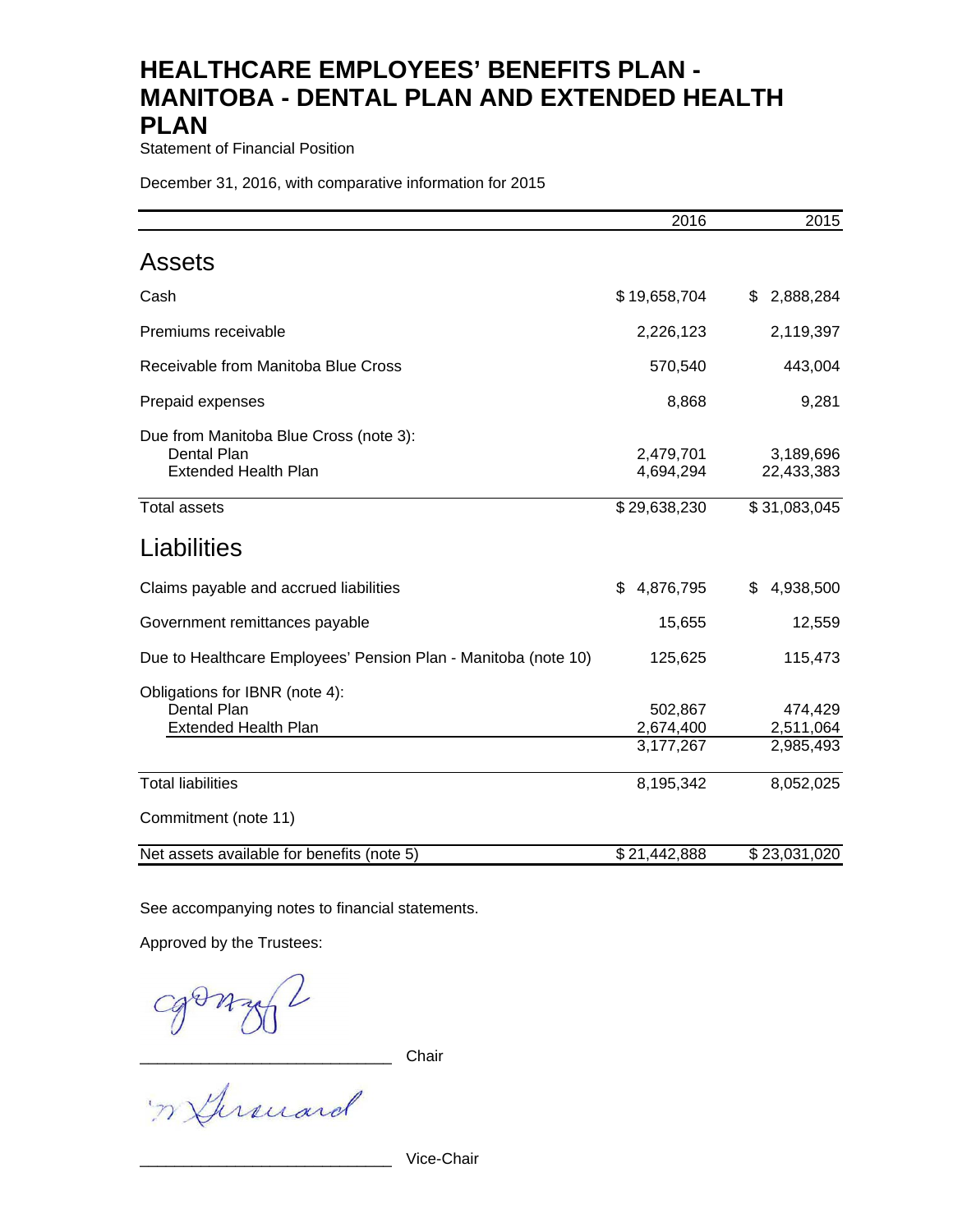Statement of Changes in Net Assets Available for Benefits

Year ended December 31, 2016, with comparative information for 2015

|                                                                     | Dental Plan            | Extended<br><b>Health Plan</b> | 2016<br>Total           | 2015<br>Total                 |
|---------------------------------------------------------------------|------------------------|--------------------------------|-------------------------|-------------------------------|
| Increases:                                                          |                        |                                |                         |                               |
| Premiums<br>Investment interest income                              | \$25,885,644<br>26,476 | 33,659,798<br>\$<br>108,043    | \$59,545,442<br>134,519 | 57, 182, 502<br>\$<br>272,311 |
|                                                                     | 25,912,120             | 33,767,841                     | 59,679,961              | 57,454,813                    |
| Decreases:                                                          |                        |                                |                         |                               |
| Claims incurred<br>Administrative - HEBP                            | 24,137,629             | 30,498,556                     | 54,636,185              | 51,398,001                    |
| (notes 6 and 10)                                                    | 800,593                | 1,063,177                      | 1,863,770               | 1,683,904                     |
| <b>Administrative - Blue Cross</b><br>Travel health insurance       | 1,206,881              | 1,829,914                      | 3,036,795               | 2,856,154                     |
| premiums                                                            |                        | 1,539,569                      | 1,539,569               | 1,277,643                     |
|                                                                     | 26,145,103             | 34,931,216                     | 61,076,319              | 57,215,702                    |
| Increase (decrease) in net assets<br>prior to change in obligations |                        |                                |                         |                               |
| for IBNR                                                            | (232, 983)             | (1, 163, 375)                  | (1,396,358)             | 239,111                       |
| Change in obligations for IBNR                                      | (28, 438)              | (163, 336)                     | (191, 774)              | (214,967)                     |
| Increase (decrease) in net assets<br>available for benefits         | (261, 421)             | (1,326,711)                    | (1,588,132)             | 24,144                        |
| Net assets available for benefits,<br>beginning of year             | 2,912,903              | 20,118,117                     | 23,031,020              | 23,006,876                    |
| Net assets available for benefits,<br>end of year                   | \$2,651,482            | 18,791,406<br>\$.              | \$21,442,888            | 23,031,020<br>\$              |

See accompanying notes to financial statements.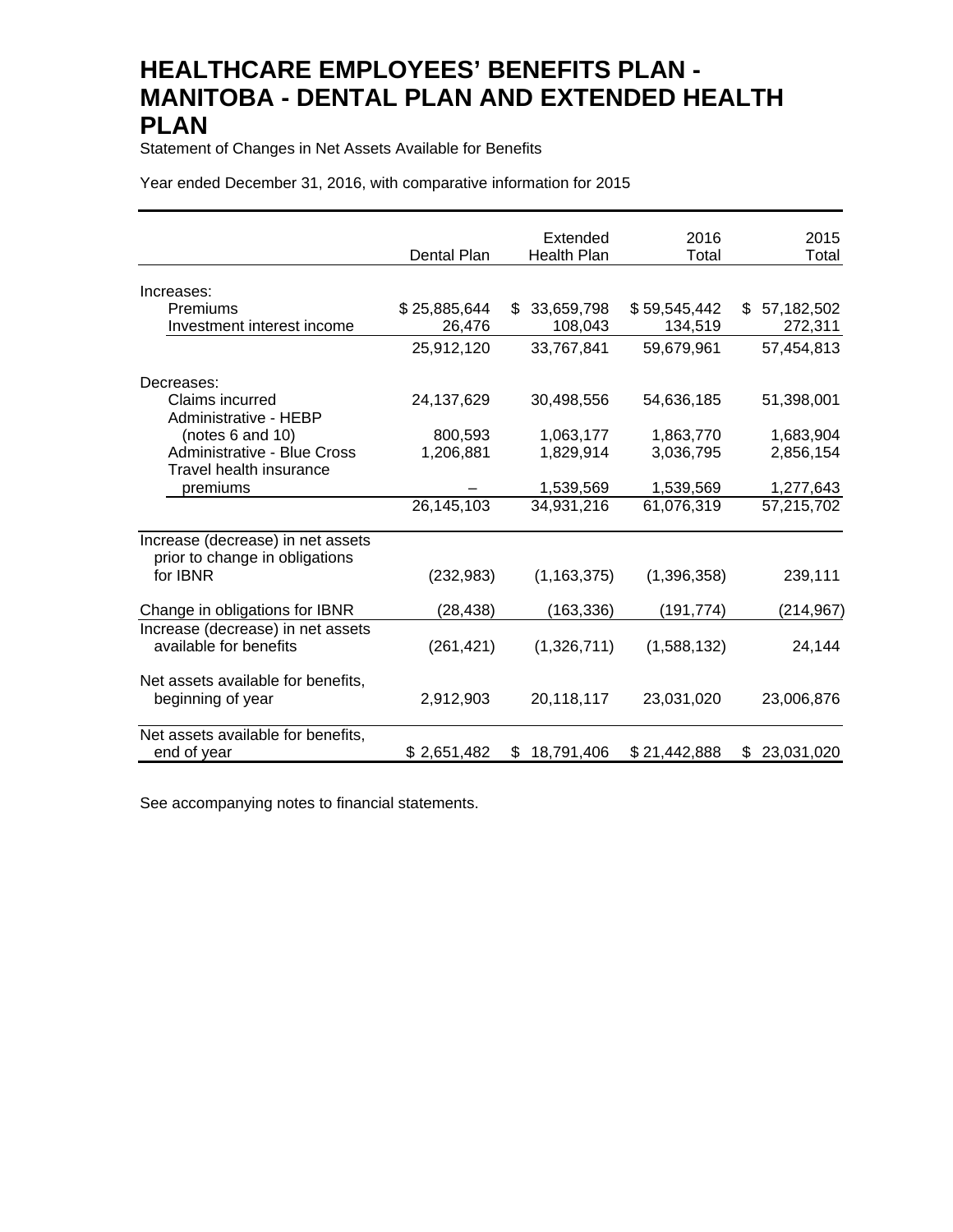Notes to Financial Statements

Year ended December 31, 2016

#### **1. General and description of the Plans:**

The Healthcare Employees' Benefits Plan - Manitoba (HEBP) is a jointly trusteed, not-for-profit organization which includes the dental plan and extended health plan (the Plans) for healthcare employees in Manitoba.

The Plans are registered as health and welfare trusts under the *Income Tax Act* and are not subject to income taxes*.*

The dental plan and extended health plan provide dental coverage and health benefits to participating active employees. They also include a retiree plan with basic - ambulance/semiprivate plan and an enhanced health plan. Claims administration and adjudication for these plans is provided by Manitoba Blue Cross. The Plans are on a self-insured budgeted administrative services only basis (BASO).

#### **2. Significant accounting policies:**

(a) Basis of presentation:

The Plans follow the Canadian accounting standards for pension plans for accounting policies related to its obligations. In selecting or changing accounting policies that do not relate to its obligations, the Plans comply on a consistent basis with Canadian accounting standards for private enterprises.

These financial statements are prepared on a going concern basis and present the aggregate financial position of the Plans as a separate financial reporting entity, independent of the participating employers and members. Only the assets and obligations to members eligible to participate in the Plans have been included in these financial statements. These financial statements do not portray the funding requirements of the Plans or the benefit security of the individual plan members.

(b) Financial instruments:

Financial instruments are recorded at fair value on initial recognition. Cash and investments, if any, are subsequently measured at fair value. All other financial instruments are subsequently measured at cost or amortized cost, unless management has elected to carry the instruments at fair value. The Plans have elected not to carry any such financial instruments at fair value.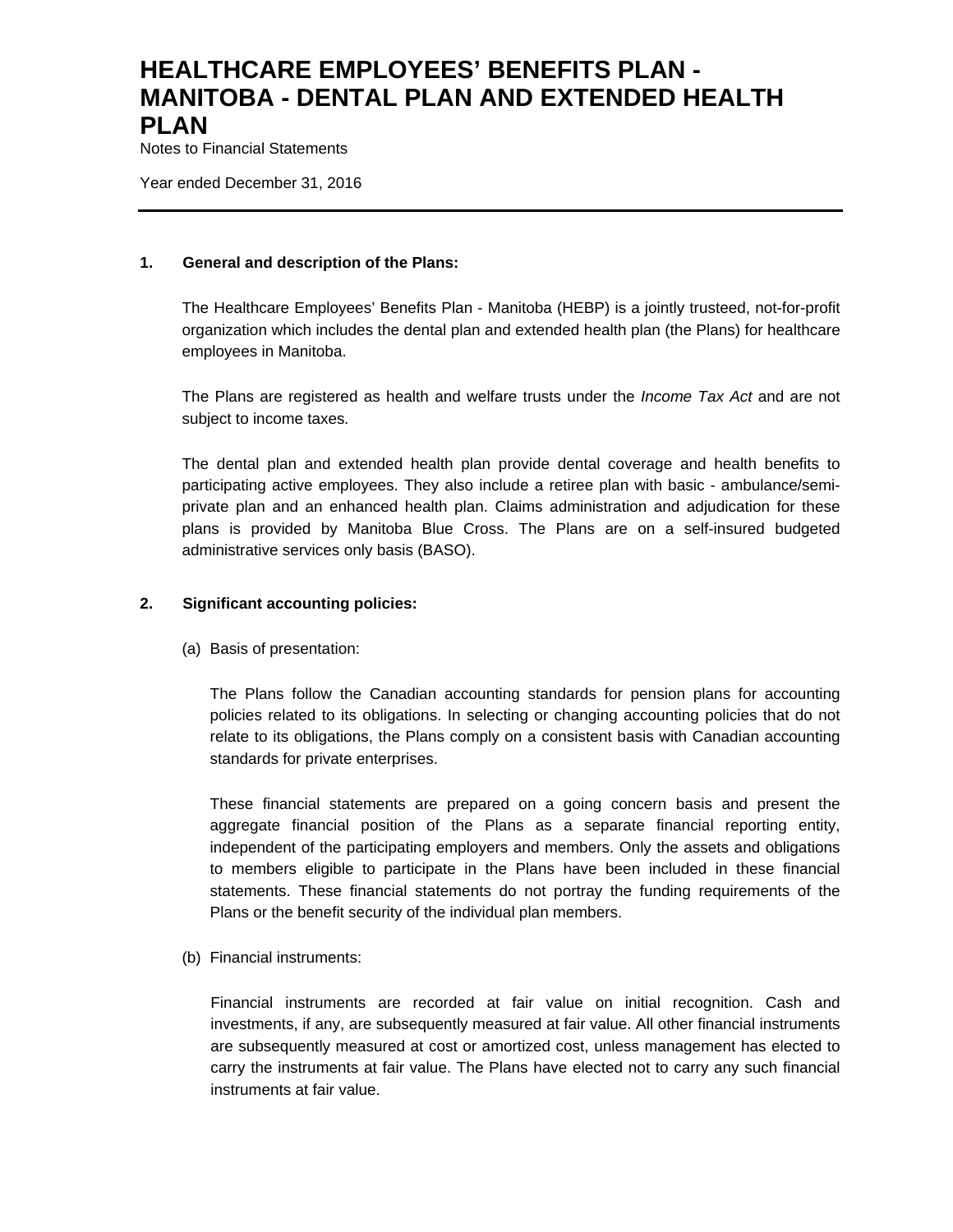Notes to Financial Statements (continued)

Year ended December 31, 2016

## **2. Significant accounting policies (continued):**

Transaction costs incurred on the acquisition of financial instruments measured subsequently at fair value are expensed as incurred. All other financial instruments are adjusted by transaction costs incurred on acquisition and financing costs. These costs are amortized using the straight-line method.

#### (c) Premiums:

Premiums recorded in the statement of changes in net assets available for benefits include the employees' and employers' share of the premiums required for dental and extended health coverage. Premiums are recorded on an accrual basis.

(d) Claims:

Claims are recorded in the period in which they are paid or payable. Any claims not paid at fiscal year-end are reflected in claims payable and accrued liabilities.

(e) Use of estimates:

The preparation of financial statements requires management to make estimates and assumptions that affect the reported amounts of assets and liabilities, the disclosure of contingent assets and liabilities at the date of the financial statements and the reported amounts of increases and decreases in net assets available for benefits during the year. Actual results could differ from those estimates.

#### **3. Due from Manitoba Blue Cross:**

The amounts due from Manitoba Blue Cross are funds held by Manitoba Blue Cross representing accumulated annual experience gains (losses) in the Dental Plan and Extended Health Plan. During the year, Manitoba Blue Cross refunded the Plans' \$17 million in funds previously held by Manitoba Blue Cross for the Plans' obligations for IBNR and claims fluctuation reserves and a portion of accumulated experience gains (losses) in the Plans. The funds are now invested by the Plans to fund the obligations for IBNR and claims fluctuation reserves (note 5).

Interest was earned on the amounts due from Manitoba Blue Cross ranging from 0.46 percent to 0.55 percent (2015 - 0.90 percent to 0.99 percent).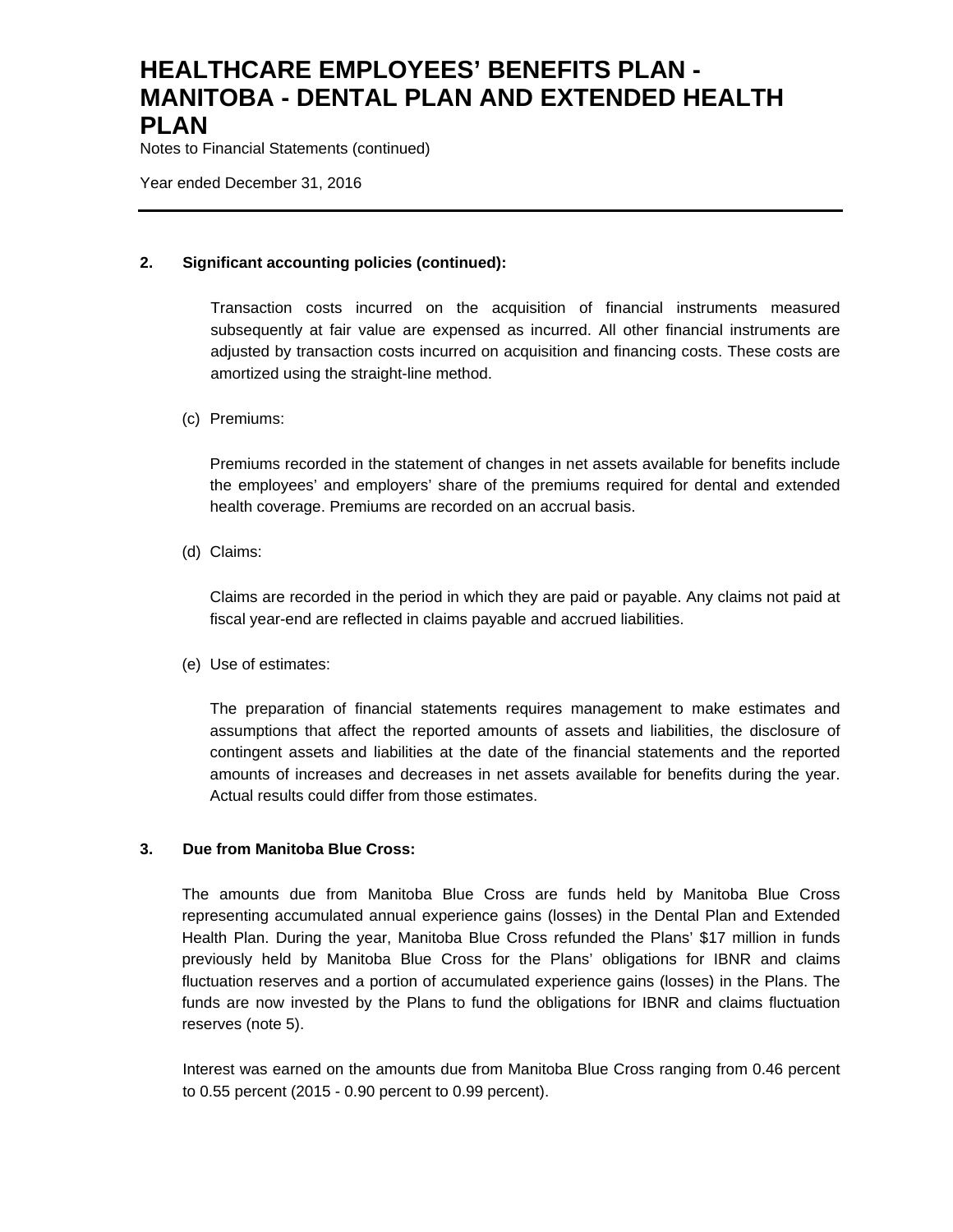Notes to Financial Statements (continued)

Year ended December 31, 2016

### **4. Obligations for incurred but not reported (IBNR):**

The obligations for IBNR are estimates of claims which have been incurred but not reported at the date of the financial statements. The obligations are based on a study of claims during the fiscal year and are specific to the type of benefits provided.

### **5. Net assets available for benefits:**

The Board of Trustees has approved the establishment of claims fluctuation reserves (CFR) from the net assets available for benefits. The target reserve for the Dental Plan has been established at an amount equal to 10 percent of the current year's premiums for the Dental Plan and is fully funded.

The Extended Health Plan consists of the Active and Retired plans. The target reserve for each of these plans has been established at an amount equal to 15 percent of the current year's premiums. The Active Plan and Retired Plan have fully funded reserves.

The following net assets available for benefits have been restricted for CFR:

|                                     | 2016                     | 2015                     |
|-------------------------------------|--------------------------|--------------------------|
| Dental Plan<br>Extended Health Plan | \$2,588,564<br>4,818,035 | \$2,452,680<br>4,706,699 |
|                                     | \$7,406,599              | 7,159,379                |

#### **6. Administrative expenses:**

|                                                     | Dental<br>Plan | Extended<br>Health Plan | 2016<br>Total    | 2015<br>Total   |
|-----------------------------------------------------|----------------|-------------------------|------------------|-----------------|
| \$<br>Salaries and benefits<br>Other administrative | 627,235        | \$<br>803,421           | 1,430,656<br>S   | 1,383,350<br>S  |
| expenses                                            | 163,173        | 246,711                 | 409,884          | 273,322         |
| Trustee and custodial fees                          | 3.794          | 4,859                   | 8,653            | 12,500          |
| Audit fees                                          | 3,366          | 4.312                   | 7.678            | 6,461           |
| Legal fees                                          | 3,025          | 3,874                   | 6,899            | 8,271           |
| \$                                                  | 800,593        | \$<br>1,063,177         | \$.<br>1,863,770 | 1,683,904<br>S. |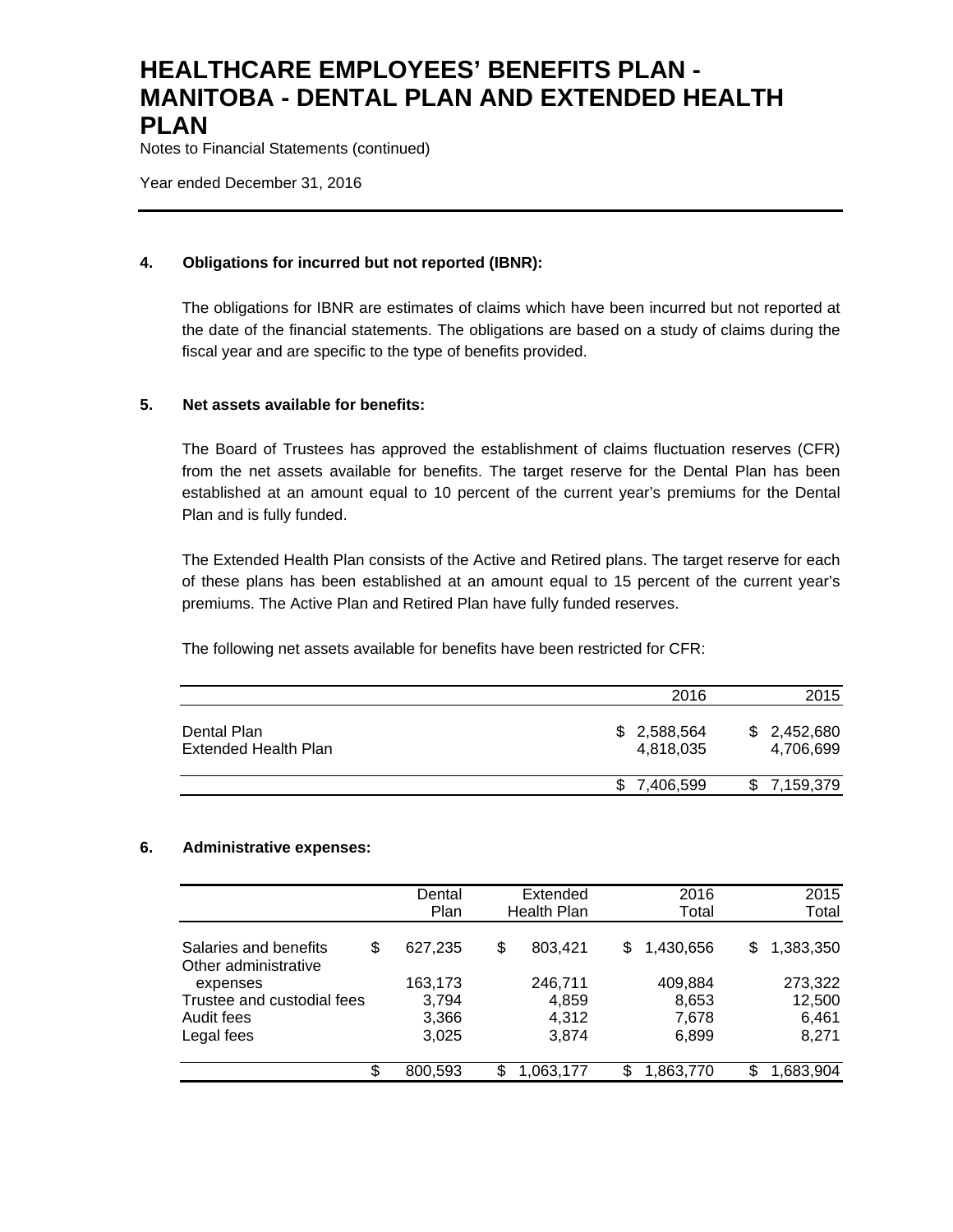Notes to Financial Statements (continued)

Year ended December 31, 2016

## **7. Capital management:**

The main objective of the Plans is to sustain a certain level of net assets in order to meet the obligations of the Plans. Increases in net assets are a direct result of investment income generated by the Plans and premiums paid into the Plans by eligible employees and by the employers. The main use of net assets is for payment of claims of eligible members of the Plans.

#### **8. Risk management:**

(a) Market risk:

Management of the Plans believe they are not exposed to any market risks including interest rate, currency and other price risk in relation to the Plans' financial instruments.

(b) Credit risk:

Credit risk associated with premiums and other receivables is minimized due to their nature. Premiums are collected from participating members through the payroll process. No provision for doubtful premiums and other receivables has been recorded in either 2016 or 2015.

(c) Liquidity risk:

Liquidity risk is the possibility that financial assets of the Plans cannot be readily converted into cash when required. Liquidity risk is managed through premiums received being held by Manitoba Blue Cross on behalf of the Plans to fund the Plans' obligations. The Plans' claims payable and accrued liabilities and due to HEPP have contracted maturities of less than one year.

(d) Claims and premiums risk:

The nature of the unpaid claims is such that the establishment of obligations is based on known facts and interpretation of circumstances, on a case by case basis, and is therefore a complex and dynamic process influenced by a variety of factors.

Consequently, the establishment of obligations and premium rates relies on the judgment and opinions of a number of professionals, on historical precedent and trends, on prevailing legal, economic, social and regulatory trends and on expectations as to future developments. The process of determining premium rates and reserves necessarily involves risks that the actual results will deviate, perhaps substantially, from the best estimates made.